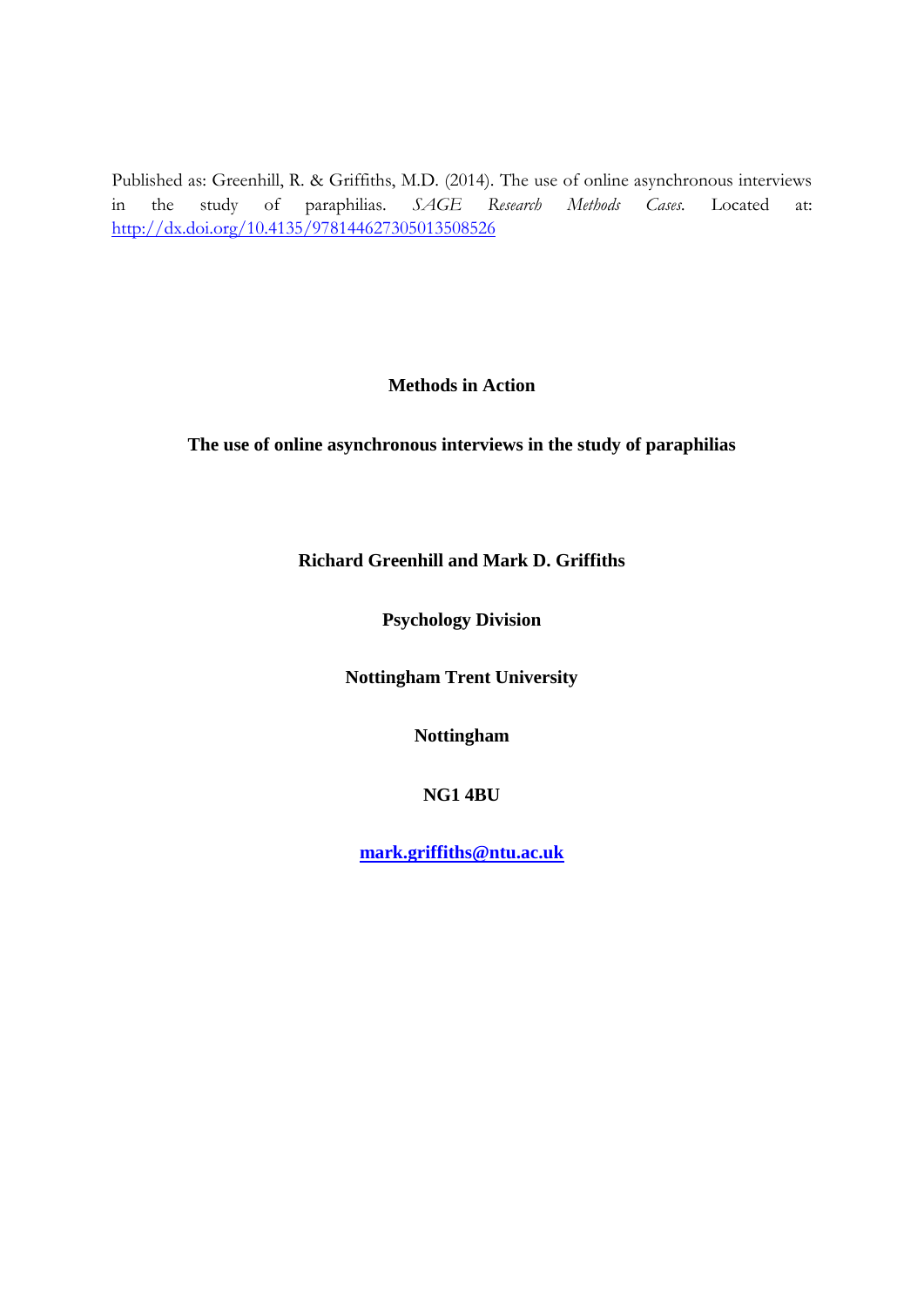## **Contributor biographies**

Richard Greenhill is a postgraduate student of psychology at the Nottingham Trent University. His research interests include sexual paraphilias and online research methods in sexuality.

Dr. Mark Griffiths is a Chartered Psychologist and Professor of Gambling Studies at the Nottingham Trent University, and Director of the International Gaming Research Unit. He has spent over 25 years in the field is internationally known for his work into gaming and gambling. He has published over 430 refereed research papers, three books, 100+ book chapters, and over 1000 other articles. He has served on numerous national and international committees and gambling charities (e.g., National Chair of GamCare, Society for the Study of Gambling, Gamblers Anonymous General Services Board, National Council on Gambling etc.). He has won 14 national and international awards for his work including the John Rosecrance Prize (1994), CELEJ Prize (1998), Joseph Lister Prize (2004) and the US National Council on Problem Gambling Research Award (2009). He also does a lot of freelance journalism and has appeared on over 2500 radio and television programmes. Dr Griffiths is an active blogger including his personal blog [\(http://drmarkgriffiths.wordpress.com\)](http://drmarkgriffiths.wordpress.com/) and one for Psychology Today [\(http://www.psychologytoday.com/experts/dr-mark-d-griffiths-phd\)](http://www.psychologytoday.com/experts/dr-mark-d-griffiths-phd).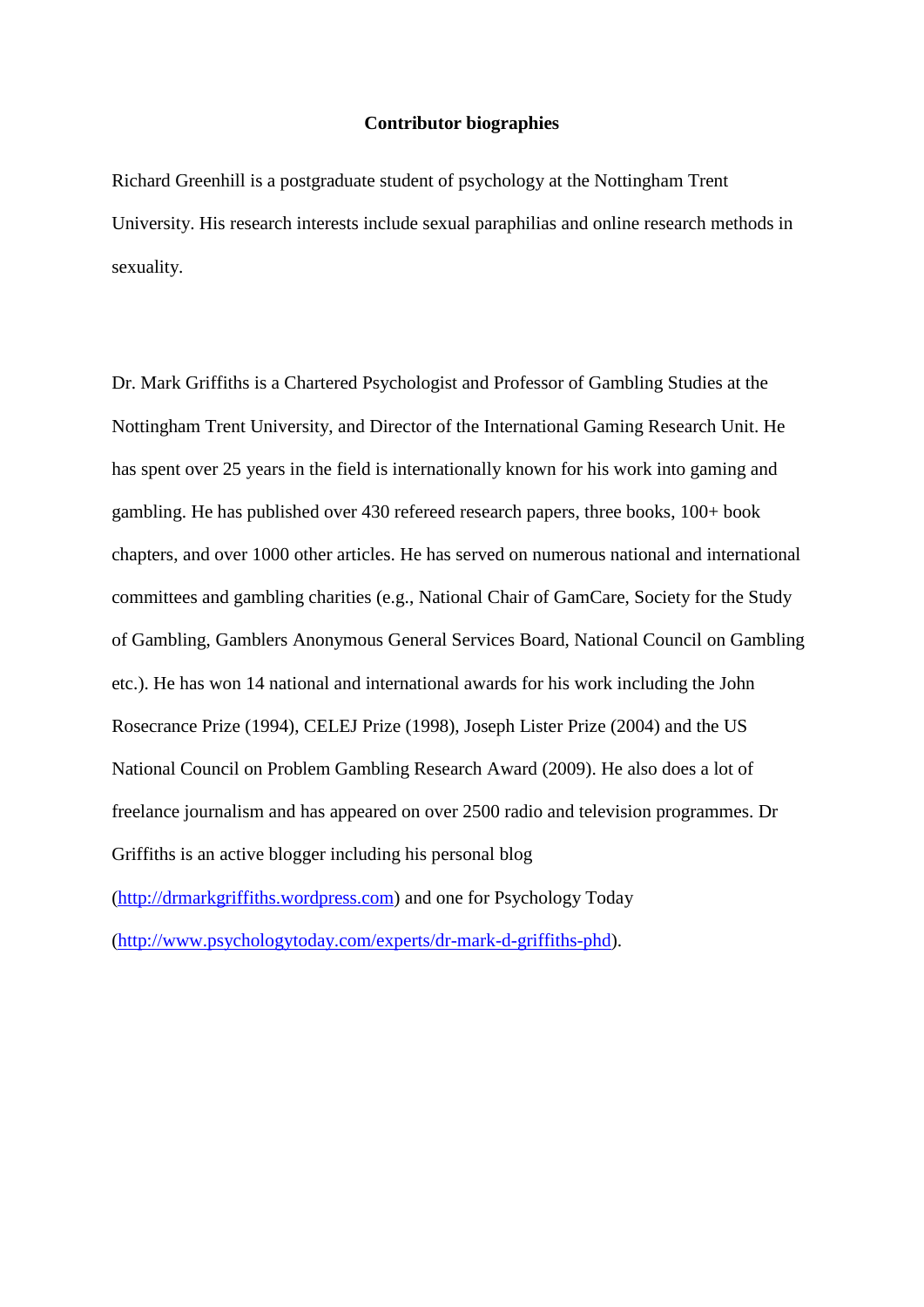# **Relevant disciplines**

Psychology

# **Academic level**

Intermediate undergraduate; Advanced undergraduate; Postgraduate

# **Methods used**

Qualitative research design; Qualitative data collection; Online data collection; Online interviews

# **Keywords**

Online asynchronous interviews; Paraphilias; Sexual behaviour; Online methodologies; Online data collection

**Link to the research project**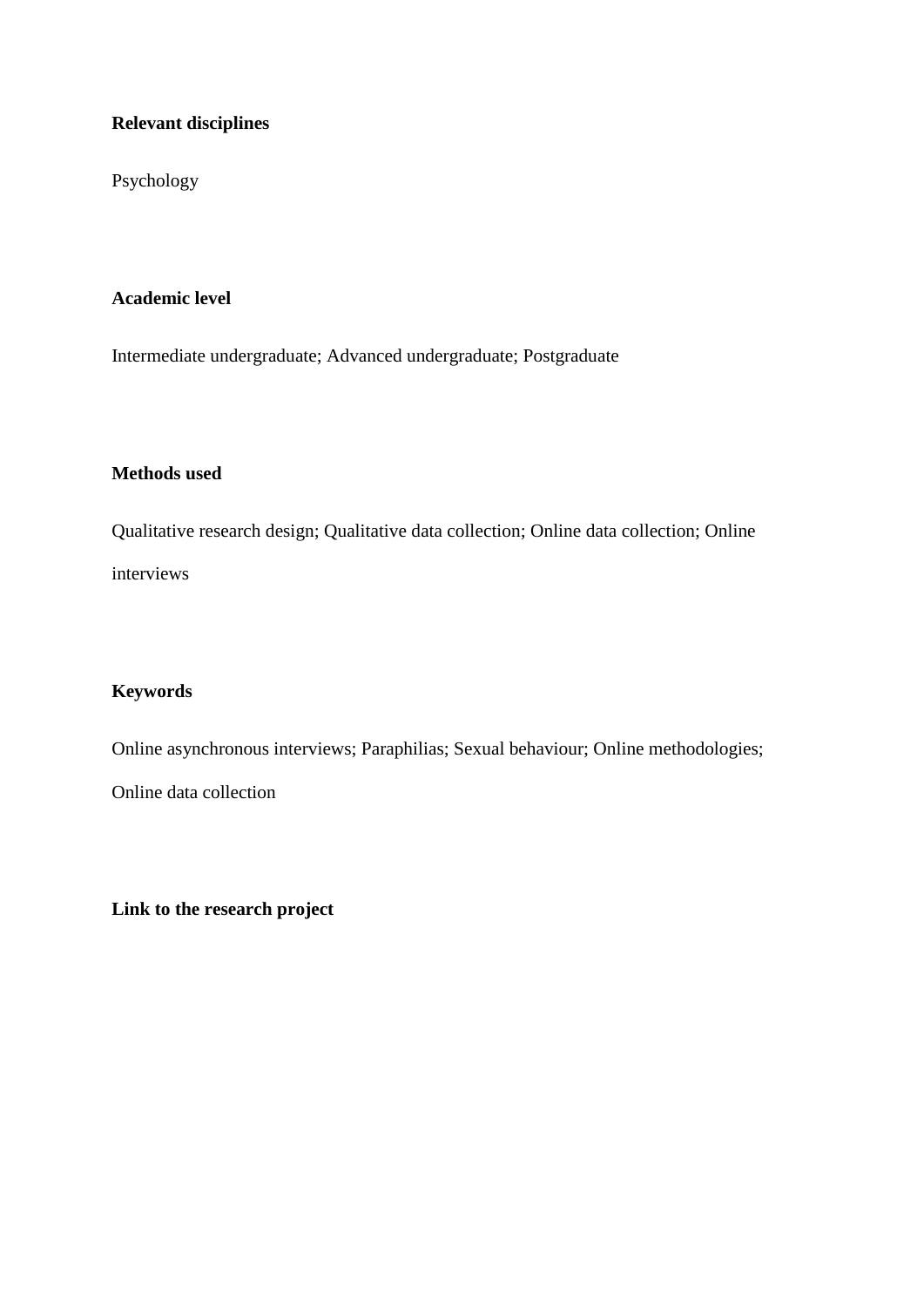## **Learning outcomes**

- This case provides an overview of the use of online asynchronous interviews to collect data from rare sexual paraphilias and seeks to give new researchers a better understanding of the methodological issues faced when using online asynchronous interviews in carrying out research into sexual paraphilias.
- To understand the advantages and disadvantages of using online asynchronous interviews as a means of accessing sensitive populations within sexuality.
- To understand the way in which the nature of the Internet impacts the use of online data collection methods.
- To be able to critical evaluate the use of online asynchronous interviews in relation to other online data collection methods.

# **Introduction**

Sexual paraphilias (and sexual fetishes) are represented in the psychological literature primarily as pathological conditions that need to be treated by a clinician. However, very little research exists into 'healthy' paraphilias that an individual enjoys as part of a healthy sexual lifestyle and without any clinical problems. This has been attributed in part to both researcher and participant. On the one hand, many researchers may be reluctant to research non-normative areas in sexuality out of fear that their personal interests may be aligned with the non-normative interests in question (Okami, 2002). On the other hand, paraphilias and sexuality in general may represent a taboo, sensitive and private aspect of an individual's life, meaning that they are unwilling to disclose information about it face-to-face and/or in public. The Internet represents an online space in which individuals can quickly and easily disclose information while maintaining perceived anonymity. As such, the Internet offers the perfect opportunity for carrying out research into 'healthy' paraphilias (Griffiths, 2012a). There are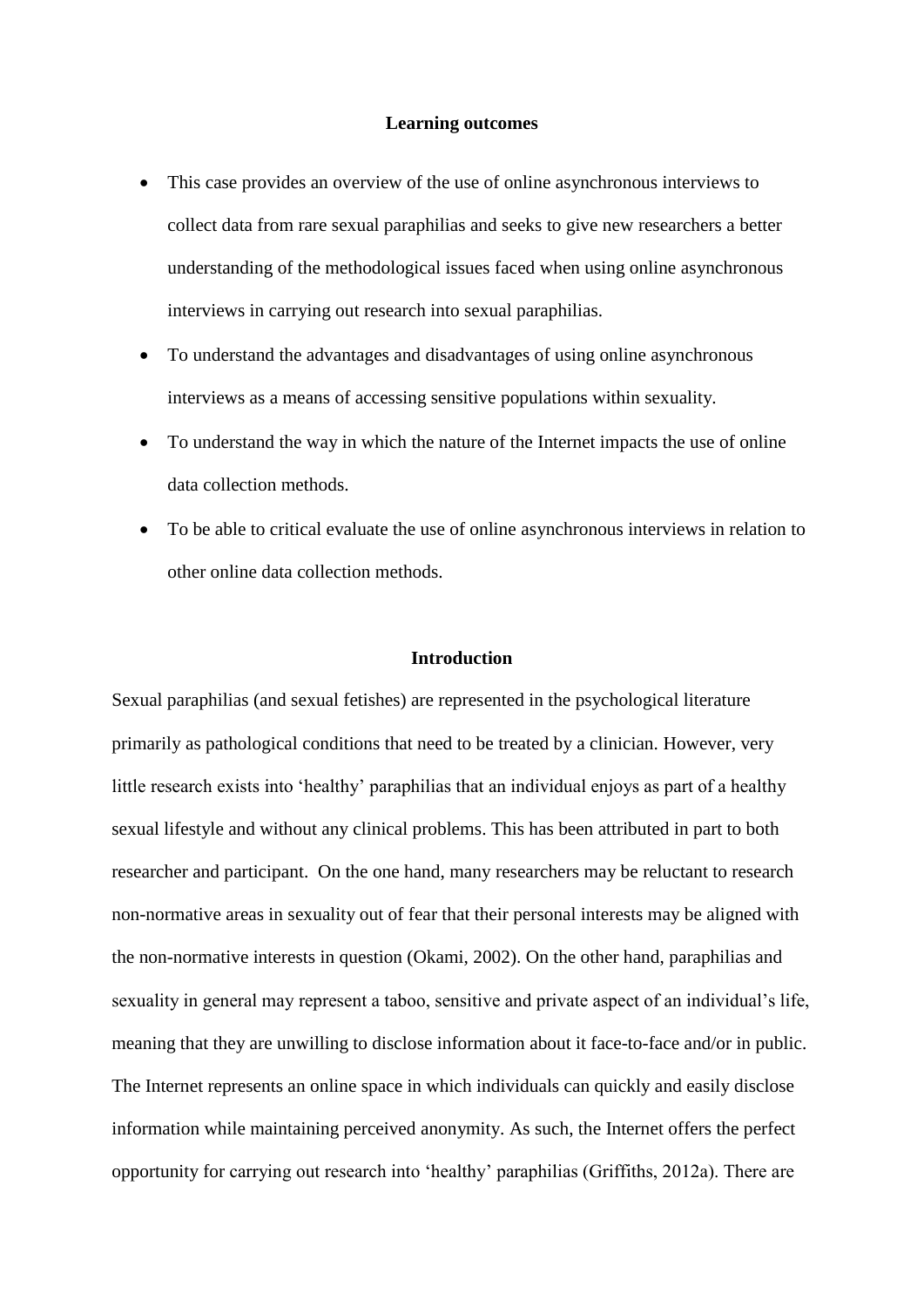currently numerous methodologies that can be used to collect online data about sexual paraphilias. However, this case study briefly examines a common online qualitative method (i.e., online asynchronous interviews) and briefly reviews its advantages, disadvantages and uses.

#### **The use of online methodologies to study sexual paraphilias**

Online methods are becoming increasingly popular in the study of paraphilic behaviours, owing to the numerous advantages they hold over traditional offline research methods. The Internet is a versatile research tool and can be used to conduct correlational, cross-sectional, experimental, self-report and/or observational research within the discipline of psychology. Griffiths (2012a) recently examined four different online data collection methods used for collecting paraphilic data, including: (i) online questionnaires; (ii) online forums; (iii) online interviews; and (iv) online participant observation. He concluded in this review that online data collection methods represent a useful and practical way in which to research sexual paraphilias.

Online methodologies hold a number of advantages over traditional offline methodologies when it comes to studying paraphilic behaviour. Griffiths (2012a) argues that the Internet is advantageous because it: (i) provides the opportunity for anonymous behavioural research with previously inaccessible populations (i.e., paraphiliacs) and especially those with rare paraphilic interests; (ii) can be useful for eliciting rich and detailed data in sensitive/unusual/embarrassing areas (i.e., paraphilic behaviour); (iii) has a disinhibiting effect on participants and reduce social desirability bias, leading to increased levels of honesty and therefore higher validity in the case of self-report; (iv) provides access to participants who may not have taken part in offline research (i.e., paraphiliacs); (v) provides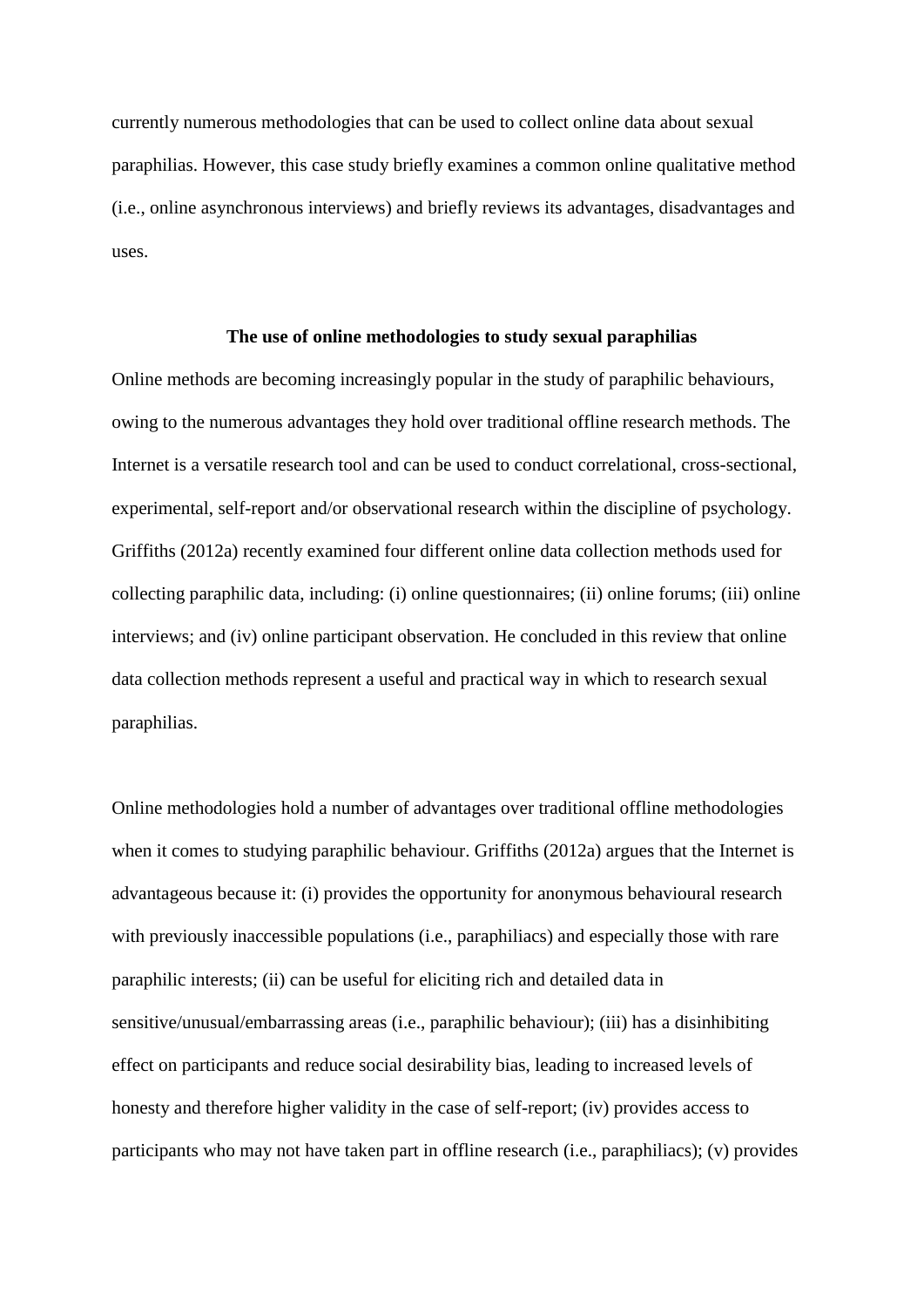access to a potentially global pool of participants, thereby increasing the possibility to study extreme and uncommon behaviours (i.e., paraphilias) and allowing for quick and easy crosscultural comparisons to be made; (vi) provides access to 'socially unskilled' participants (i.e., some paraphiliacs), who may not have taken part in offline research; (vii) can aid participant recruitment through advertising on different bulletin boards and websites (e.g., paraphilia chat rooms, paraphilia forums); (viii) can contain archived material for use in time-based qualitative research; and (ix) produces data that can be automatically transcribed, suiting particular methodologies (e.g., interpretative phenomenological analysis, discourse analysis, etc.). In additional to these nine advantages, it is also commonly argued that the Internet reduces financial and time costs, owing to the lack of preparation and dissemination costs and quicker participant response times online (Granello & Wheaton, 2004).

## **Asychronous or synchronous interviews?**

Internet technology allows for two types of online interview: the asynchronous and synchronous interview. An asynchronous interview is one in which data are transmitted intermittently (i.e., via an e-mail client, such as *Hotmail* or *Gmail*), while a synchronous interview is one in which data are transmitted in a steady stream (i.e., via an Instant Messaging (IM)/chat client, such as *MSN Messenger* or *ICQ*). Both types of online interview fulfill all of the advantages of online methods set out above and are therefore appropriate for use in studying paraphilic behaviours. In addition to these advantages, both types of online interview have the added caveat that interviewees can take their time to create thoughtful and reflective responses that can be edited at some point if need be. Likewise, both types of online interview carry the disadvantage that nonverbal (e.g., body language) and paralinguistic (e.g., tone of voice) cues are not available. This makes it difficult for the researcher to know the psychological disposition of participating interviewees and limits the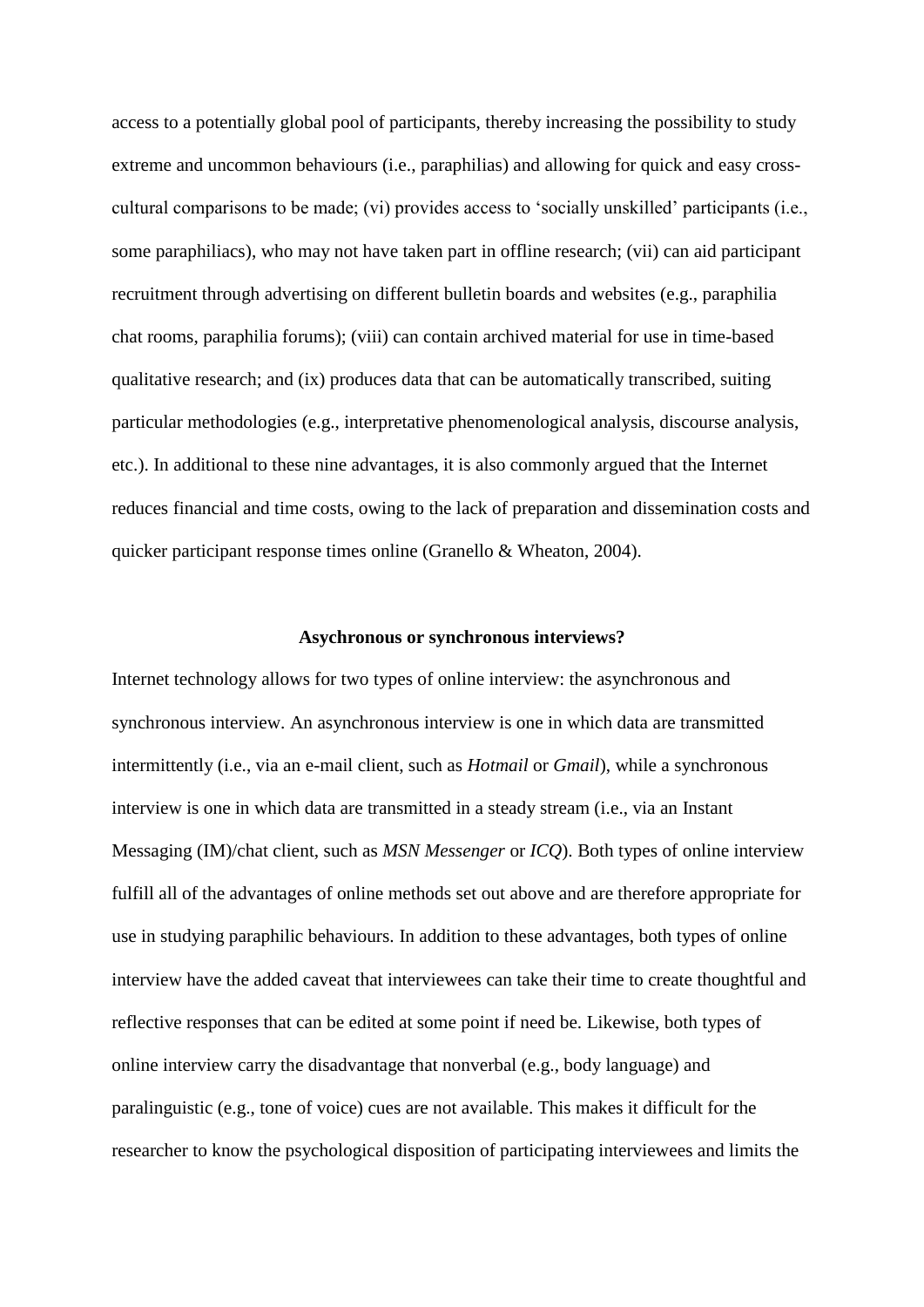possibilities within analytic techniques that often rely on these cues (e.g. conversation analysis). Furthermore, there are a number of advantages and disadvantages to both types that should be considered before a researcher chooses either type of online interview.

#### *Asynchronous interviews – Advantages and disadvantages:*

Asynchronous interviews have a number of advantages (James & Busher, 2006): (i) responses can be sent at the participant/researcher's own convenience, making the interview process less stressful for both parties; (ii) complications caused by time zone differences and technical difficulties are avoided, as the interview can be resumed at an appropriate time or once technical difficulties have subsided; (iii) e-mail technology is quick and easy to use, as most people who use the Internet already have an e-mail account; and (iv) interviewees can take more time to reflect and write their responses without the implied presence of the researcher.

However, asynchronous interviews also have a number of disadvantages (James & Busher, 2006): (i) responses can be incoherent owing to the gap between asking a question and following-up; (ii) it is difficult to immediately clarify the meaning of an ambiguous or misunderstood question; (iii) questions may come across in the wrong way and lead to interviewees withdrawing; (iv) interviewees are unaware of how many questions will be asked in total, which may cause stress; and (v) e-mails may be sent to a junk folder or remain unseen by interviewees, effectively ending the interview.

# *Synchronous interviews – Advantages and disadvantages:*

Synchronous interviews have a number of advantages (Jowett et al., 2011): (i) both parties can engage in real-time conversation, leading to more coherent responses; (ii) there is a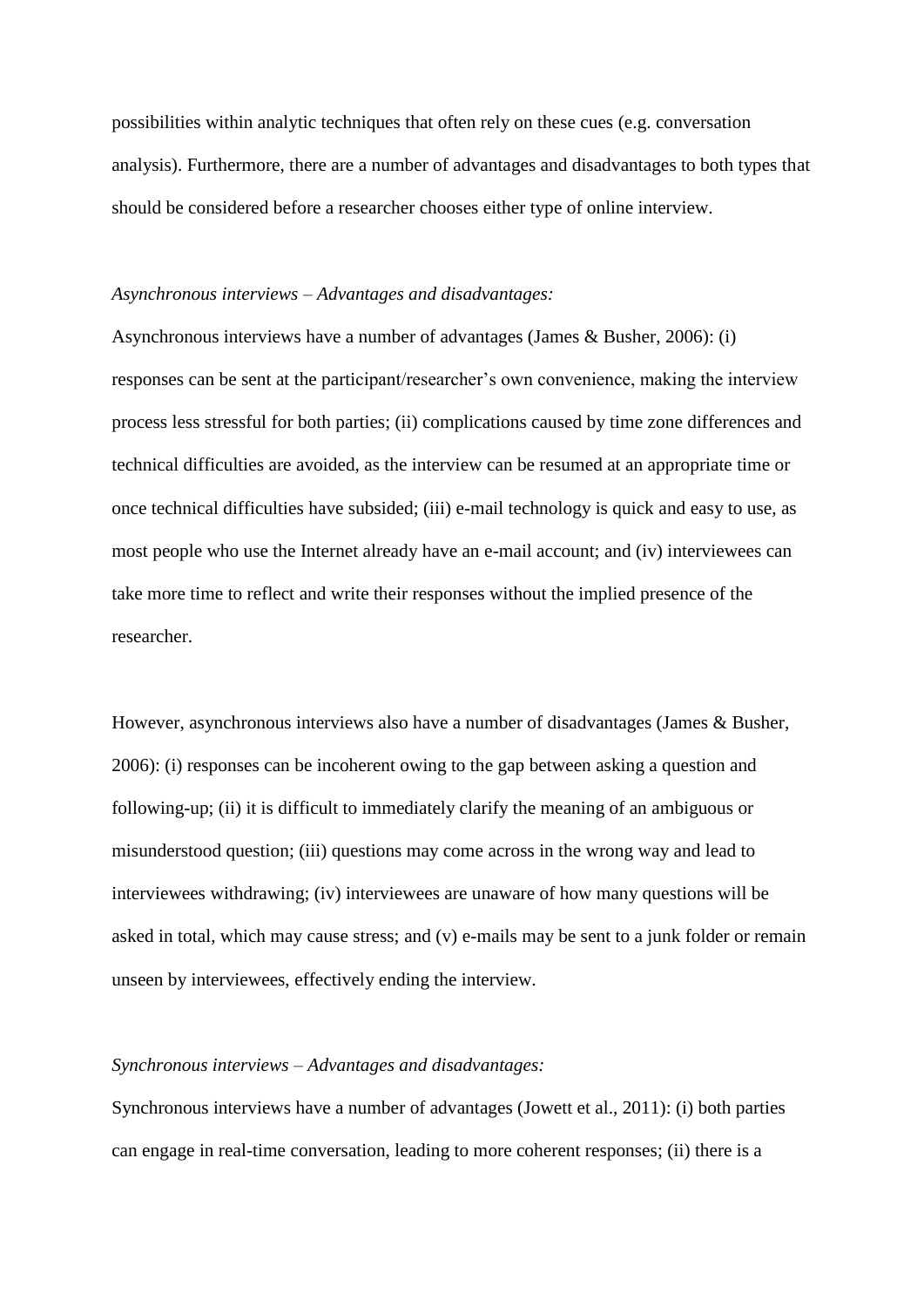quicker response time than in asynchronous interviews; (iii) interviewees are more likely to display speech disfluency (e.g., fillers), which can be useful when employing certain analytic techniques (e.g., conversation analysis); (iv) any ambiguities in the study or questions can be immediately addressed by the researcher.

However, synchronous interviews also have a number of disadvantages (Jowett et al., 2011): (i) time zone differences and technical difficulties may interrupt the study or make it difficult to carry out; (ii) interviewees are required to have a certain level of prerequisite knowledge (i.e., may never have used an IM client before); (iii) interviewees can become distracted by other activities on their computer, leading to lengthy interviews (e.g., around three hours); (iv) pauses may be misinterpreted by interviewees as researcher disinterest.

# **Considerations in choosing type of online interview**

Owing to the number of individual advantages and disadvantages to asynchronous and synchronous interviews, there are a number of considerations to bear in mind before choosing to use either type of interview. These considerations can be summarised as follows:

- 1. *Geographical location of participants*. Researchers should consider where their participants are based. If their time zone is significantly out of sync with that of the researcher, then it is probably best to choose asynchronous interviews. On the other hand, if they are based in the same country as (or a country adjacent to) the researcher, synchronous interviews may be advantageous.
- 2. *Demographics of participants*. Certain demographic features of the participants should be considered (e.g., age, nationality, education, etc.). If the researcher is specifically targeting elderly participants, they may be comfortable with using e-mail,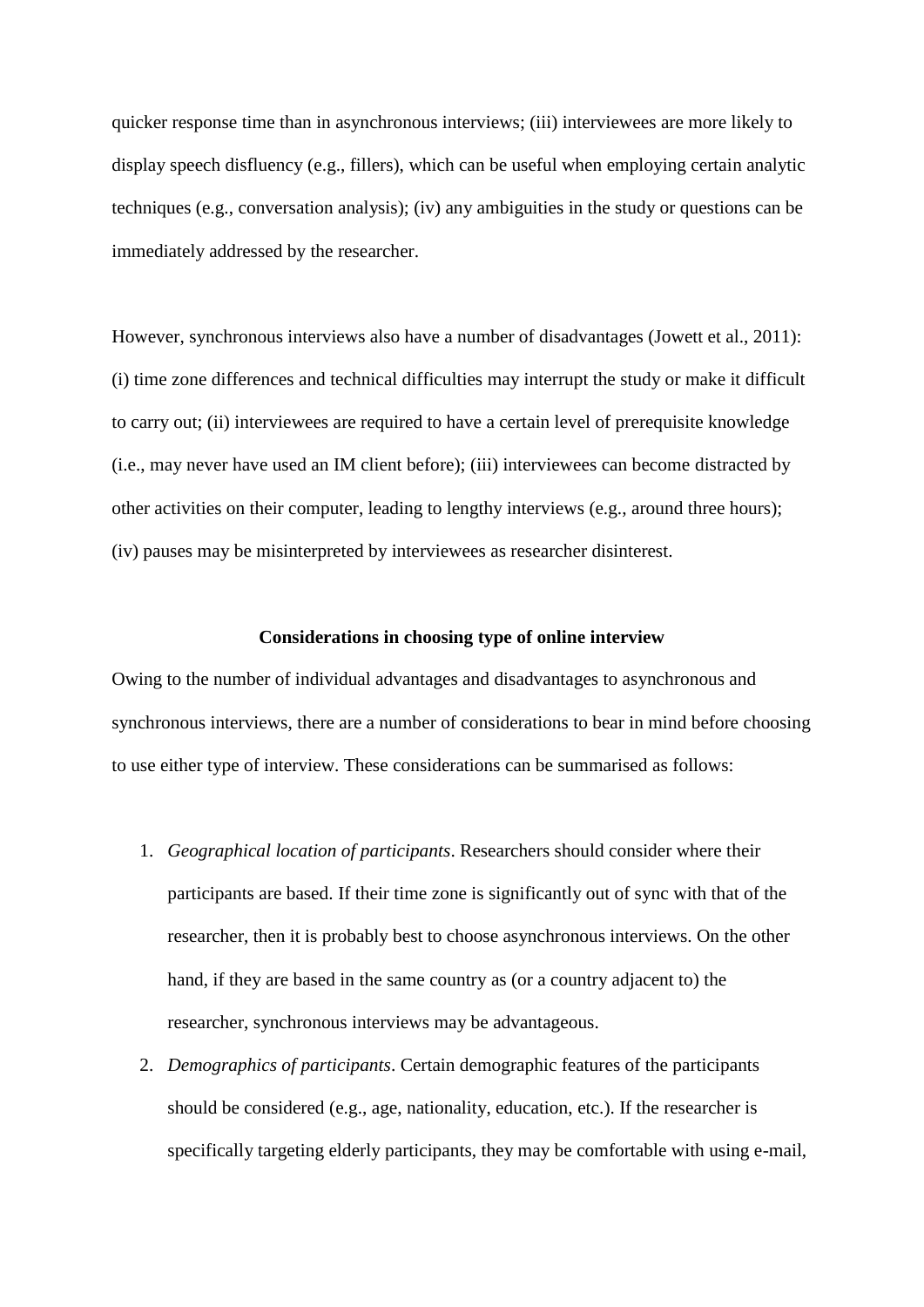but not an IM client. Likewise, those participants possessing a higher education are more likely to have used computer technology throughout their education (Ross et al., 2005) and as such may find it easier to use an IM client.

- 3. *Timeframe of the study*. Study schedules should be considered and researchers should evaluate how much time they have to collect data. Asynchronous interview questions can go unanswered for weeks and may require frequent following-up. On the other hand, synchronous interviews can be carried out within a single session across a few hours.
- 4. *Analytic technique*. Researchers need to consider which technique they will use to analyse the data. Generally speaking, online interviews do not lend themselves well to discourse analysis. However, as pointed out above, synchronous interviews may work to some extent with conversation analysis.

The next section briefly puts these considerations into practical application by using asynchronous interviews to collect data from a little researched sexual paraphilia (i.e., dacryphilia – sexual arousal from crying and/or tears)

## **Case study method in action: Establishing a dacryphilia typology**

This section examines a research project into dacryphilia, one of many under-researched paraphilias. What follows is a contextual overview of the research, as well as a look at the research design, methodological strengths and limitations and some critical reflections on the whole methodological process. Although the project focused specifically on dacryphilia, the guidance in this section can be applied to studies into any other paraphilias.

# *Research context and overview:*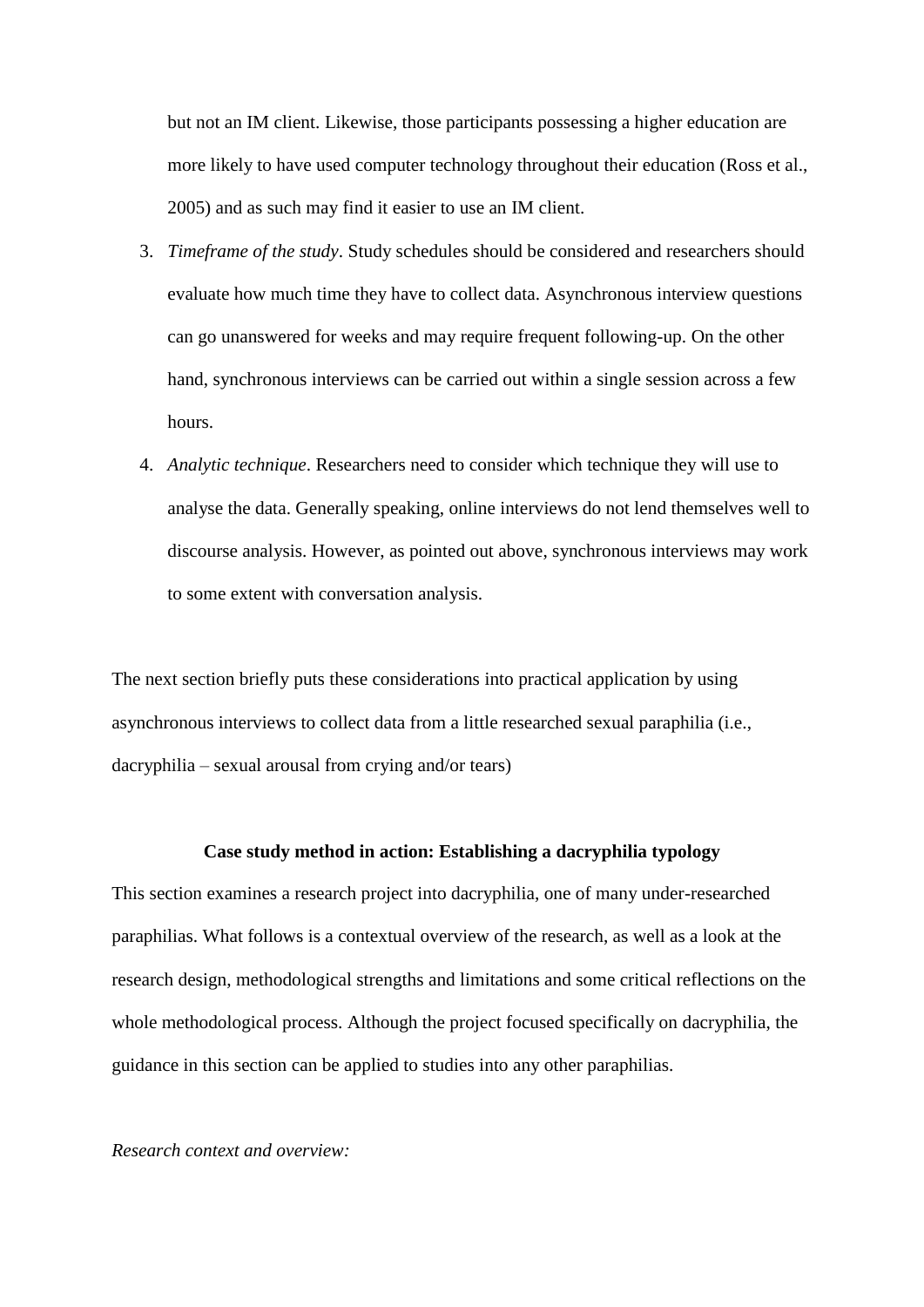The majority of psychological literature on paraphilias treats them as pathological disorders that need to be treated clinically. However, numerous studies (e.g., Scorolli et al., 2007; Ahlers et al., 2011) have shown that 'healthy' paraphilic interests (i.e., paraphilias enjoyed as part of a healthy sexual lifestyle and without causing distress to the paraphiliac or their partner) are widespread and constitute a part of many individuals' sex lives. In spite of this, there is a dearth of empirical research that looks into the experiences of different paraphiliacs and examines the phenomenology of their paraphilic interests. This was the initial gap in the literature that the research in this case study sought to address.

Estimates place the number of recognised paraphilias as somewhere between 547 and 750+ (Love, 2002; Aggrawal, 2009). These paraphilias can range from the relatively well known (e.g., zoophilia, a sexual attraction to and interest in animals) to the largely unheard of (e.g., homilophilia, sexual arousal from listening to/giving sermons or speeches). As such, the next step was to choose a paraphilia that was under-represented in the psychological literature and had good research potential. Dacryphilia has been defined as "arousal from seeing tears in the eyes of a partner" (Aggrawal, 2009, p. 373), with a further widened definition including "(i) sexual arousal from someone displaying strong emotion and/or (ii) sexual arousal from the emotional release that accompanies crying (i.e., an "emotional catharsis")." (Griffiths, 2012b). This was chosen as a suitable paraphilia because it opens a number of potential research possibilities (i.e., sadistic, masochistic, emotional, active and passive interests within dacryphilia) and also appears to be an extension of normative human behaviour (i.e., the impulse to give attention to and comfort a crier).

Since this was the first study of its kind into dacryphilia, it was decided that a set of qualitative interviews represented the best methodological approach. These would help to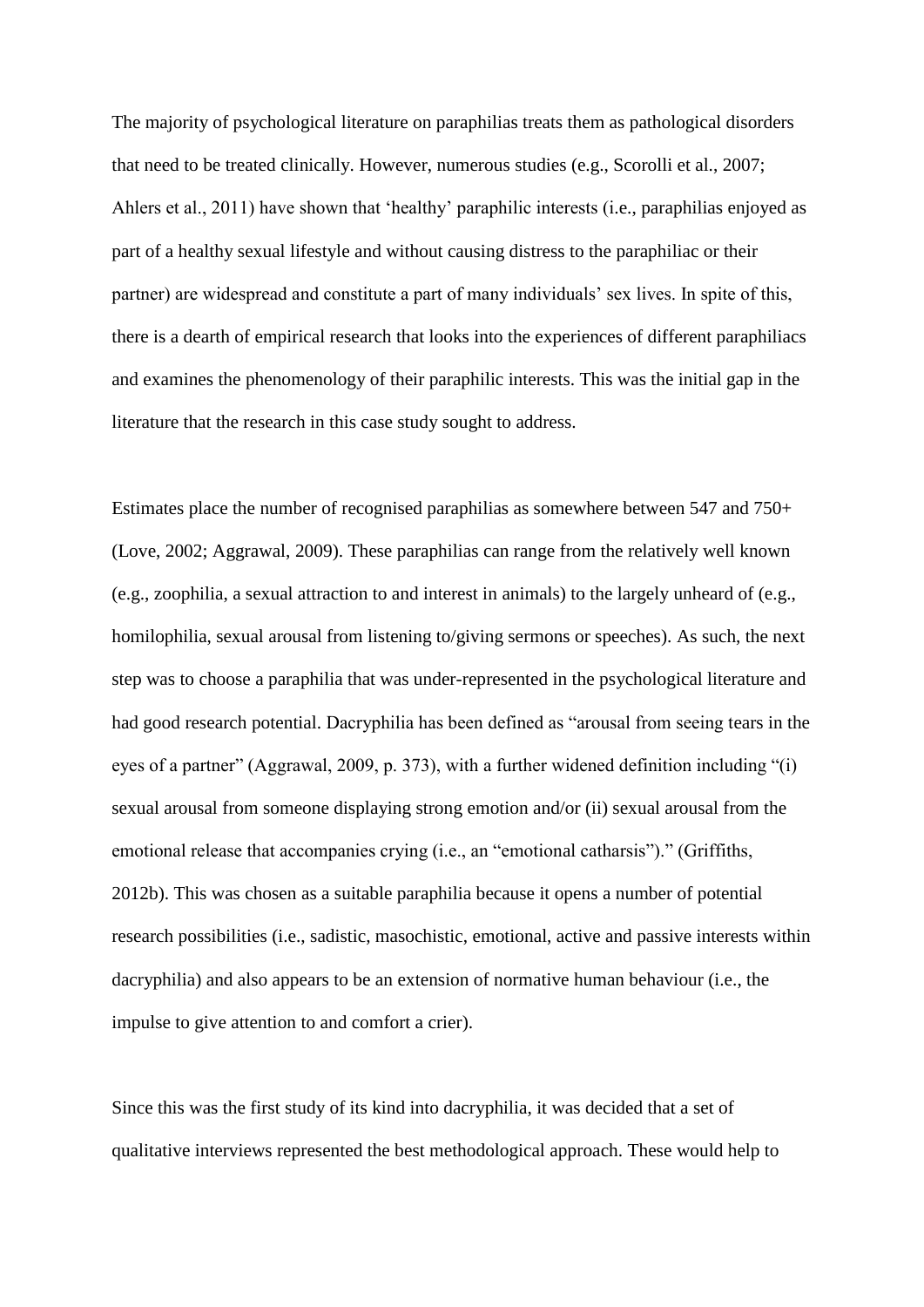achieve the research aims of establishing a typology of different interests within dacryphilia and exploring the range of dacryphilic experience. Ultimately, the study found a number of different types of dacryphilic interest (e.g., compassionate dacryphilia and Dominant/submissive dacryphilia) and established specific features that characterise these types. These findings were discussed both in relation to the wider paraphilia literature and psychological literature on crying and tears.

## *Research design:*

Given the research aims and as mentioned above, it was decided that qualitative interviews represented the best methodological approach to the study. Likewise, dacryphilia (like most paraphilias) is a sensitive and 'niche' interest that most dacryphiles discuss online, rather than in public. As such, online interviews were chosen as the most appropriate way to get in touch with a big enough sample to explore this paraphilic behaviour further. The final decision was whether the online interviews should be asynchronous or synchronous. On beginning the research, it soon became apparent that the majority of dacryphiles encountered on online forums were from the United States. Similarly, the only inclusion criterion was identification as a dacryphile, meaning that no specific demographic group was targeted. Finally, recruitment commenced a number of months before the project deadline and the preferred analytic technique was thematic analysis. This meant that asynchronous interviews arguably represented the best way in which to interview the participants.

All participants were initially sent the same set of structured preliminary questions, designed to obtain: (i) demographic information (e.g., age, nationality, education); and (ii) a basic profile of the participant's dacryphilia (e.g., first dacryphilic experience, specific types of arousal within dacryphilia, other sexual interests, etc.). Examples of the latter included: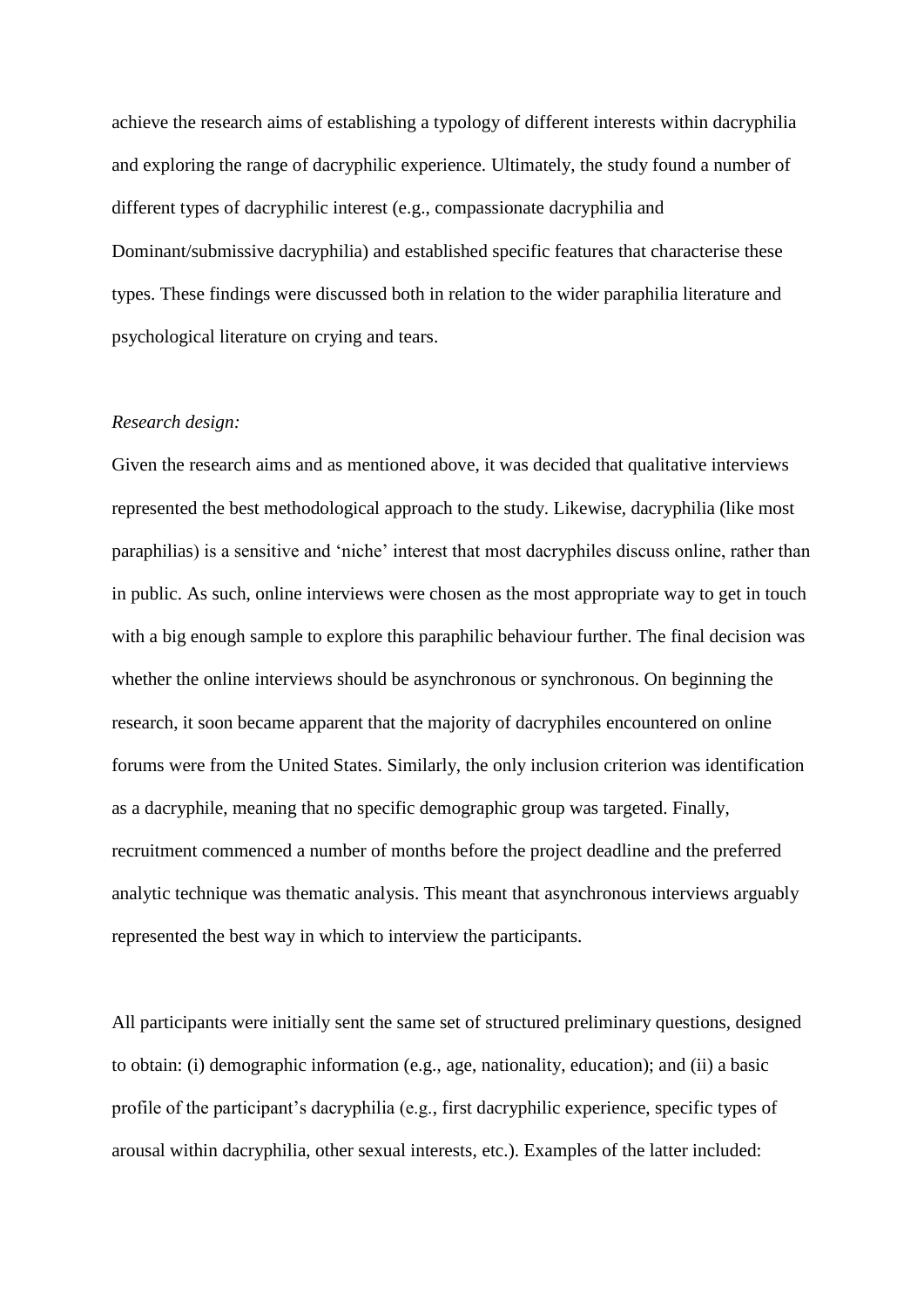- What was your first experience of dacryphilia like?
- How open are you with others about your interest in dacryphilia?
- Do you get any sexual pleasure if other people watch you cry?
- Do you think there is any connection between your fetish and other fetishistic behaviour that you engage in?
- Would you describe your dacryphilia as sadistic and/or masochistic?

These were then followed by a set of unstructured participant-led questions (i.e., the unstructured questions were grounded in the participants' responses to the structured questions) about the participants' dacryphilia. Depending on how interviewees answered the initial set of questions (i.e., what their specific responses were, the depth of their responses, etc.), the subsequent set ranged from eight to nineteen questions. Examples of these included:

- You mention that your caring/compassionate nature feeds into your quirk. Can you elaborate on this?
- You mention that you have scored highly on (informal) tests for sociopathy. Do you recognise sociopathic traits in yourself? If so, to what extent do you feel that these have an influence on your sexuality?
- You imply that it is difficult to find men who can engage in dacryphilia in a way which fully satisfies you. Why do you think that "often men don't have it in them to truly hurt me"?
- Can you give an example of a hurt/comfort scenario that you did with your stuffed animals when you were young?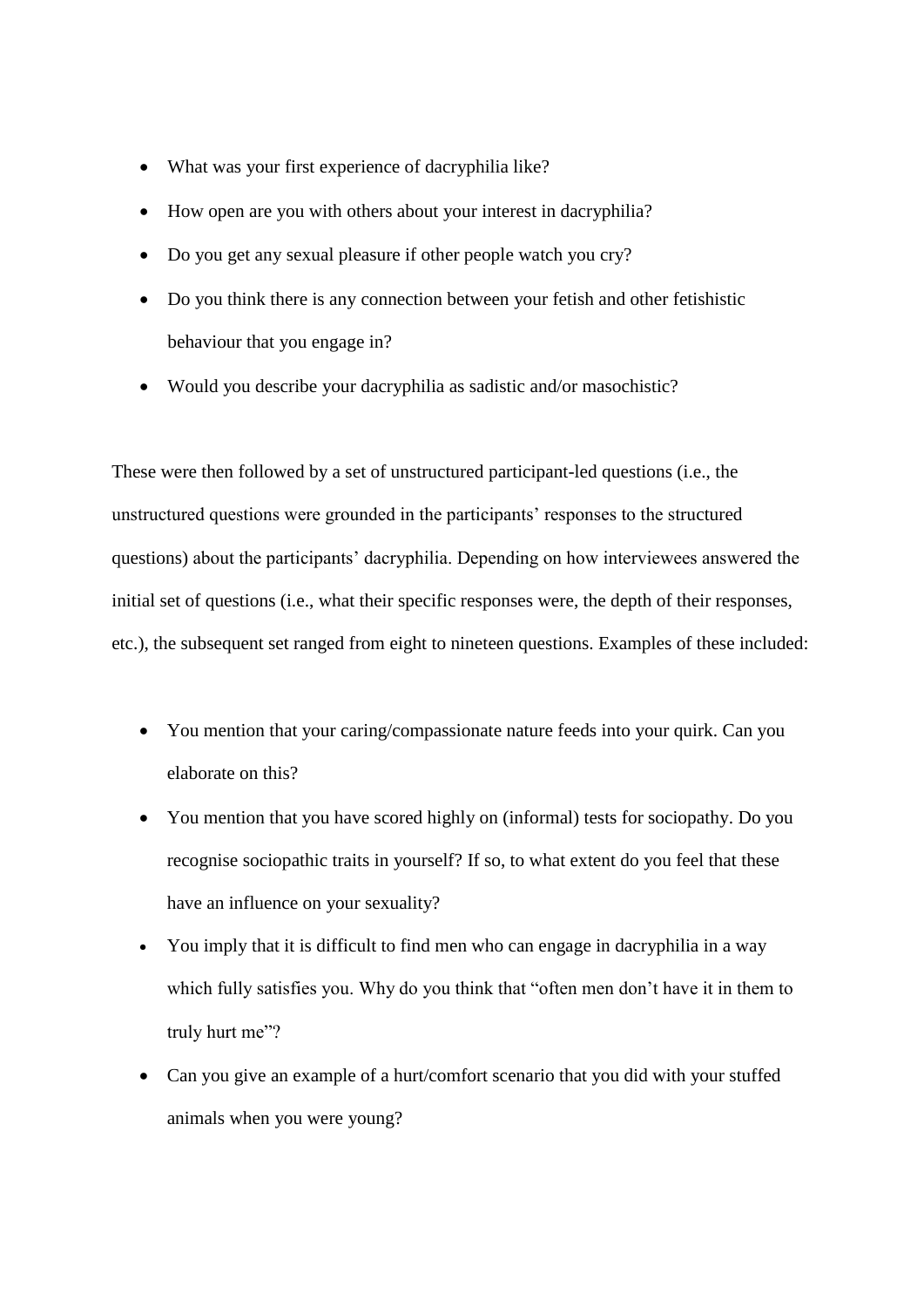• Do you feel that your upbringing as an only child may be connected to your involvement with dacryphilia?

Following the second set of follow-up questions, no more questions were sent to the participants. However contact was maintained so that feedback could be gained from participants on the names and definitions of the different dacryphilic types.

## *Strengths and limitations:*

The data produced by asynchronous interviews in the study were sufficient enough to highlight two distinct types within dacryphilia and allow a detailed analysis of these two types. In particular, the methodological approach displayed the following strengths:

- An adequate sample size  $(n = 8)$  for qualitative research was recruited from a range of countries (USA, Belgium, Romania, UK), the majority of which were outside of the home institution country. If recruitment had been carried out offline, it is unlikely that any participants, such as the ones recruited here, would have come forward.
- All participants were recruited from online forums, which increased the likelihood that they were competent in using computers and the Internet.
- Participants were free to respond to questions at their own convenience, which avoided any problems caused by time-zone differences or prior work/social arrangements.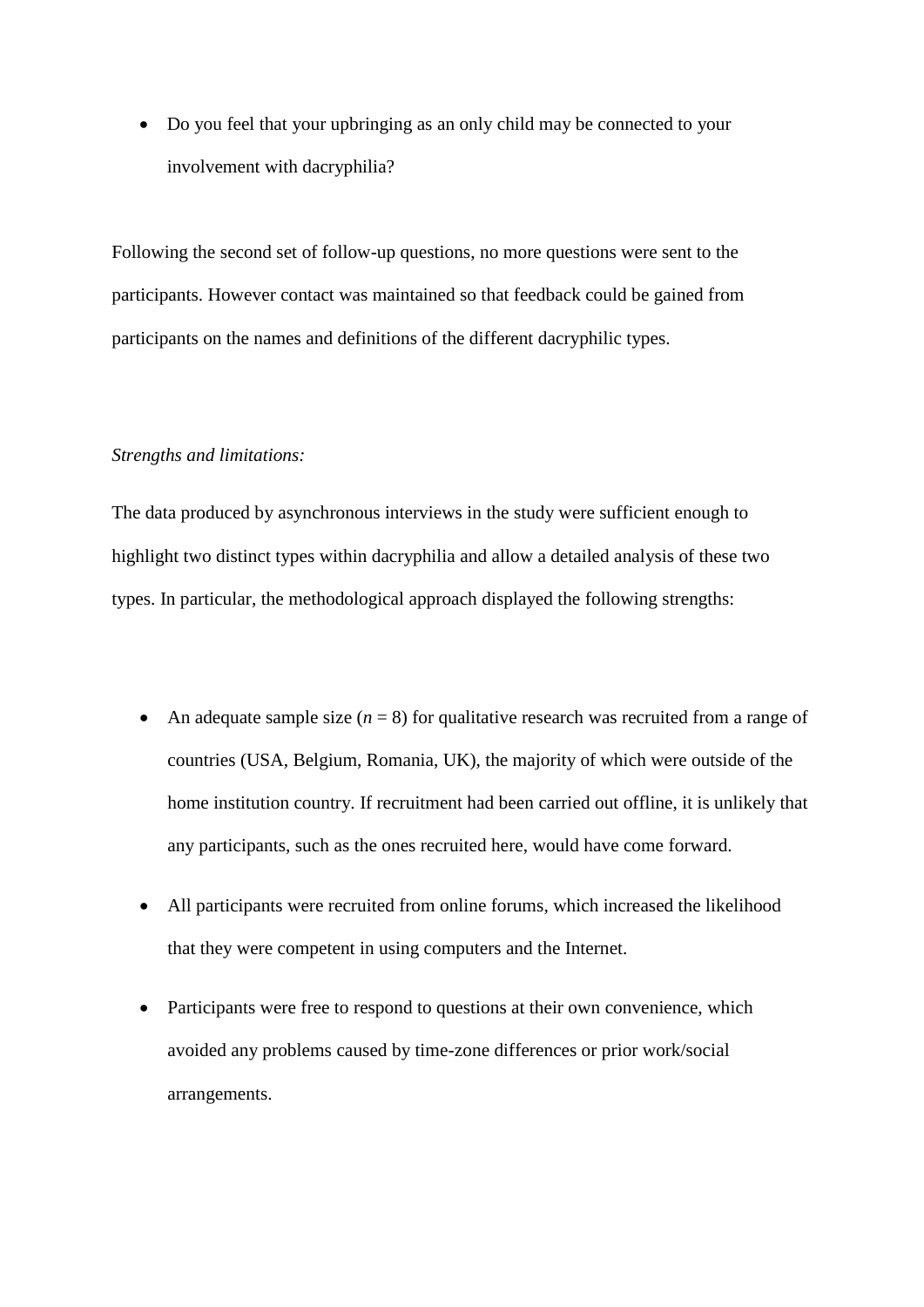- The majority of participants gave rich descriptive and reflective accounts of their experiences of dacryphilia. This allowed for an in-depth qualitative analysis of the data and may not have been achieved through synchronous interviews.
- Informed consent forms were sent via e-mail and with the initial set of questions that ensured continuity between the informed consent process and the start of the interview.
- Participant feedback was maintained via e-mail throughout the whole research process, which meant that rapport was built between the participants and researcher and that the results were a fair reflection of the participants' dacryphilic experience.

Despite these many strengths, there were also a number of limitations to the study. Some of these limitations arose as a result of using online methods (e.g., absence of nonverbal and paralinguistic cues) and as such will not be discussed here because they were already implied in the initial choice of online methods. The methodological approach directly entailed the following limitations:

 During recruitment on one online forum, concerns were expressed by the forum members about the legitimacy of the research project and the researchers' identities. These concerns were resolved when one of the members contacted the senior researcher in the research team. Employing another online method (e.g., asynchronous video interview) may have addressed at least some of the concerns regarding the researchers' identities.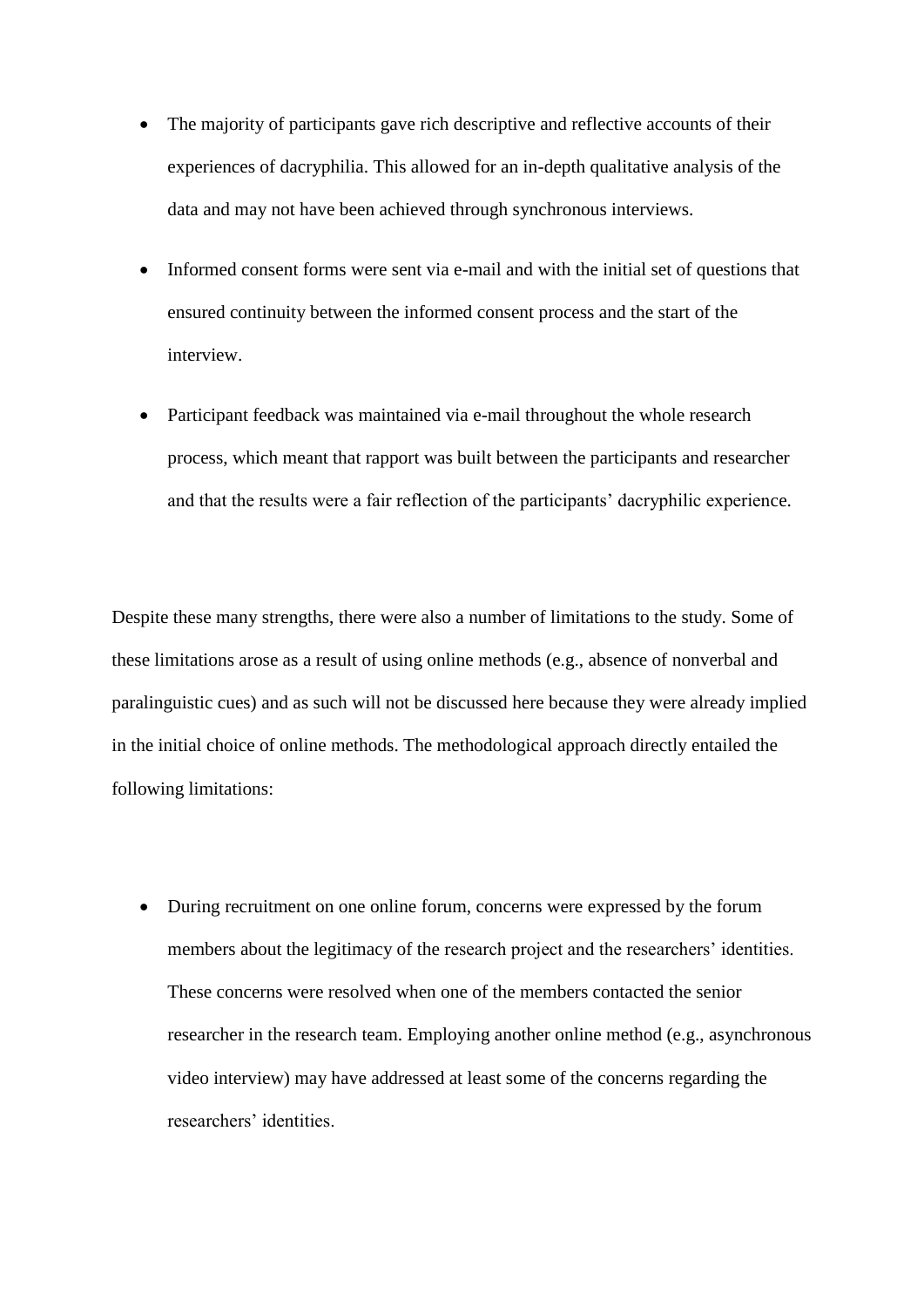- One potential participant expressed an interest in taking part in the study, but after reviewing the messages she had sent the researcher, the researcher decided that her participation may have posed an ethical risk (i.e., it may have caused her emotional and/or psychological distress). Asynchronous online interviews make it more difficult to offer helpful and practical support, because a participant can simply decide to stop replying to e-mails.
- One potential participant expressed an interest in taking part in the study and filled out both the informed consent form and the initial set of questions. However, he did not possess the required technical knowledge to e-mail the completed documents back and therefore did not provide any data to be included in the study.
- Some questions implied 'yes' or 'no' responses (e.g., "Do you get any sexual pleasure if other people watch you cry?"). The researcher had hoped that participants would elaborate on these responses (e.g., "Yes, I get sexual pleasure if…but not when…"). However, this typically did not happen and needed to be followed-up in the subsequent set of questions.
- If participants were unclear on the meaning of a question, it usually took (the researcher that collected the data) one or two days to reply to their query. This may have had a detrimental effect on the coherency and/or the veracity of their written responses.
- One participant gave limited responses, usually consisting of one small sentence per question. Owing to the lack of real-time interaction, it was impossible for the researcher to prompt him to give more detailed responses. This meant that his data could not be used to the same extent or depth as other participants' responses.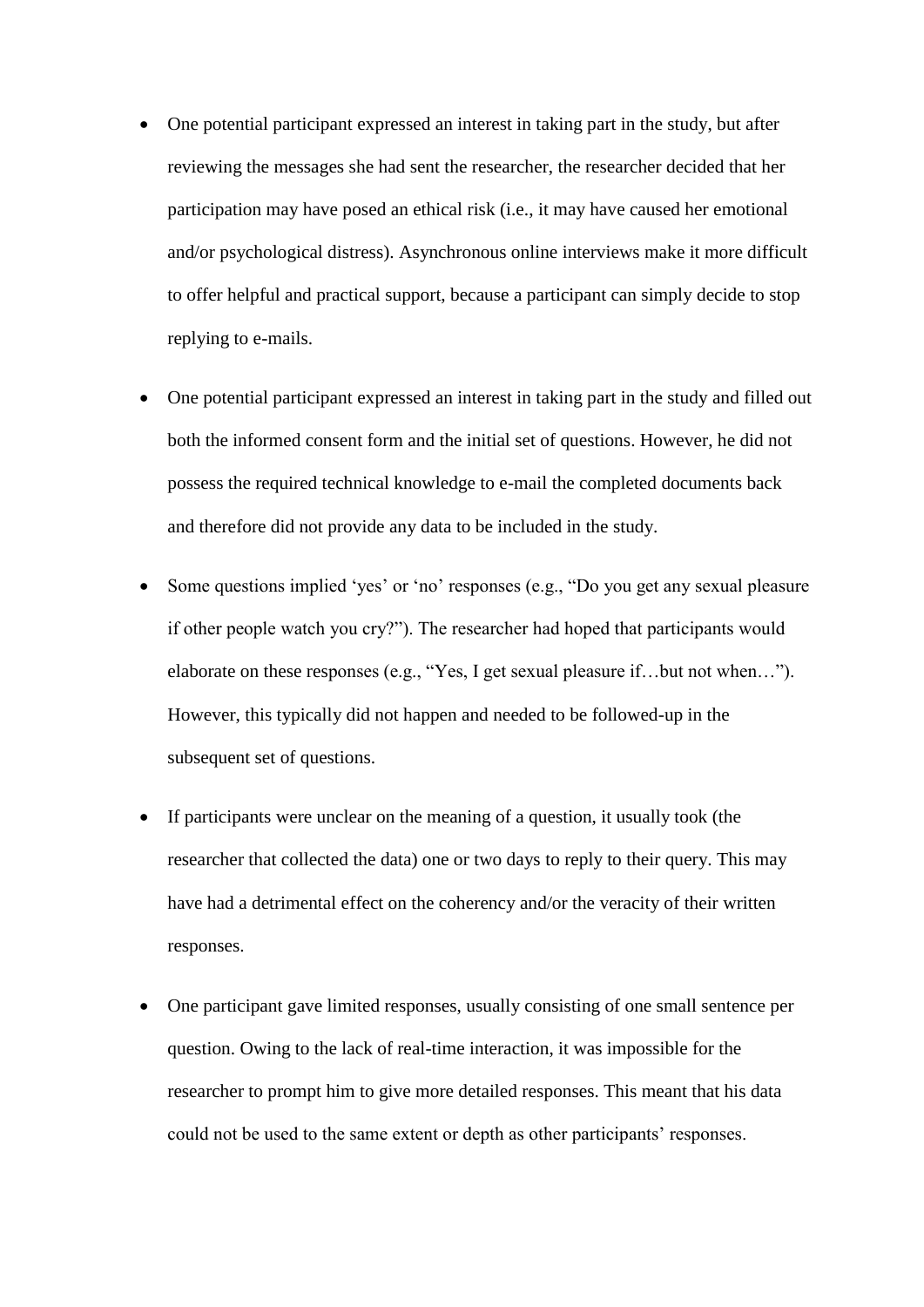### **Critical reflections**

The data gained from using online asynchronous interviews was subsequently analysed using thematic analysis. This gave rise to a set of two distinct dacryphilic types, characterised by a number of sub-themes. Without the use of asynchronous interviews, this would not have been possible, as it is likely that very few (if any) participants would have been recruited and that there would have been potential time-zone difficulties with those that were recruited. Likewise, despite the long data collection period (i.e., 6 months), the nature of asynchronous interviews meant that time was saved during the traditional transcription and data cleaning period (i.e., the data was already transcribed and the responses were to the point, rather than containing the conversational chit-chat of face-to-face and synchronous interviews). Finally, it was always possible to maintain contact with participants via e-mail, leading to increased rapport with participants that was reflected in their appreciative replies to the researchers. As such, the choice of asynchronous interviews in the methodological approach to this study can be considered a success in terms of collecting useful and usable data.

However, there were also a number of limitations in the use of asynchronous interviews. Although rapport was built with participants following recruitment (as well as during and after the interview process), participants on one of the online paraphilia forums expressed concerns about the legitimacy of the researcher collecting the data and the research project itself. Clearly, this problem is avoided in traditional face-to-face research, but this is not particularly an option in the study of paraphilias. The use of synchronous interviews or another online method (e.g., online questionnaires) may have allayed this problem somewhat, as IM clients and online questionnaires may appear more 'technological' and befitting of proper academic research than the relatively traditional and simple e-mail client. Likewise, if synchronous interviews had been utilised participants would have been able to actively question the researchers in real-time, which may have appealed as a means of assessing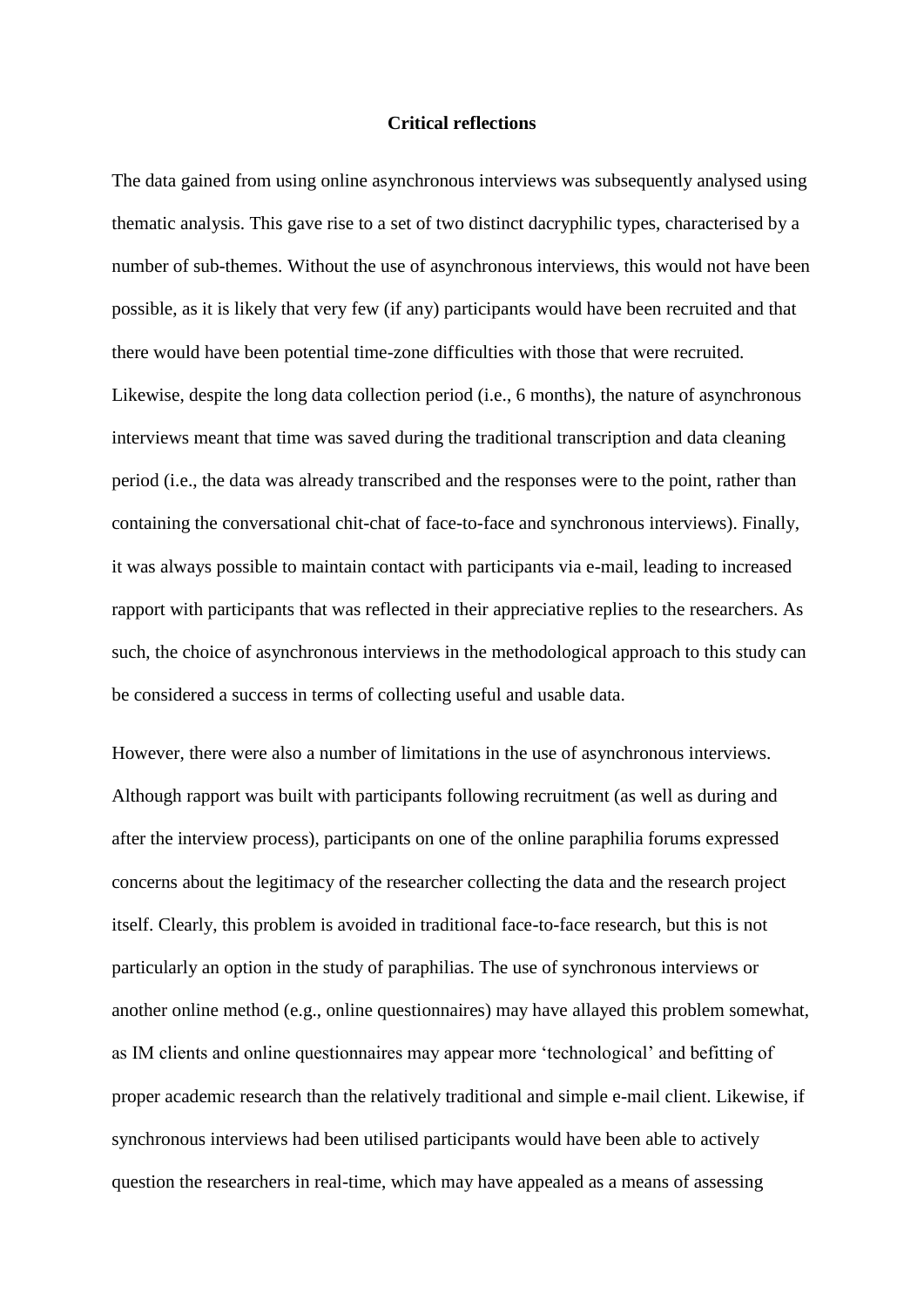legitimacy. Willis (2011) suggests that by becoming familiar with the research population's online parlance (e.g., the use of abbreviations such as LOL, OMG, etc.) and mimicking this linguistic style, online trust can be built and maintained. However, given the problem that the research team's identities were cast into doubt, the use of online parlance may have only served to further delegitimise the study. Ultimately, this problem was resolved when a member contacted the most senior member of the research team. As such, this problem may occur more frequently to those who are new to research and/or with limited prior publications, especially when carrying out asynchronous interviews. In this case, the best solution may lie in referring individuals to a more established member of the research team (who is likely to have an established profile that can be checked online by potential participants), or attempting to establish legitimacy through referring individuals to the research team's own university profile or publications from research team members.

Elsewhere, there were issues with gaining detailed responses of a depth that allowed rigorous qualitative analysis, both in general (i.e., with implied 'yes' or 'no' responses) and specifically with one participant. Clearly, this problem is likely to be avoided and/or overcome in synchronous interviews. If asynchronous interviews are to be used, this limitation can be managed more effectively by designing open-ended questions that do not solely imply 'yes' or 'no' responses. For example, rather than simply asking "Do you get any sexual pleasure if other people watch you cry?", an additional question can be added, such as "If so (or not), can you elaborate on why this happens/does not happen?". This sort of question can be asked in the follow-up questions. However, by adding it to the initial questions, time is saved and veracity and/or coherency is likely to be improved. In the case of limited individual responses, participant data may have to be discarded if it is entirely unusable. Alternatively, follow-up questions for the participants could be tailored so that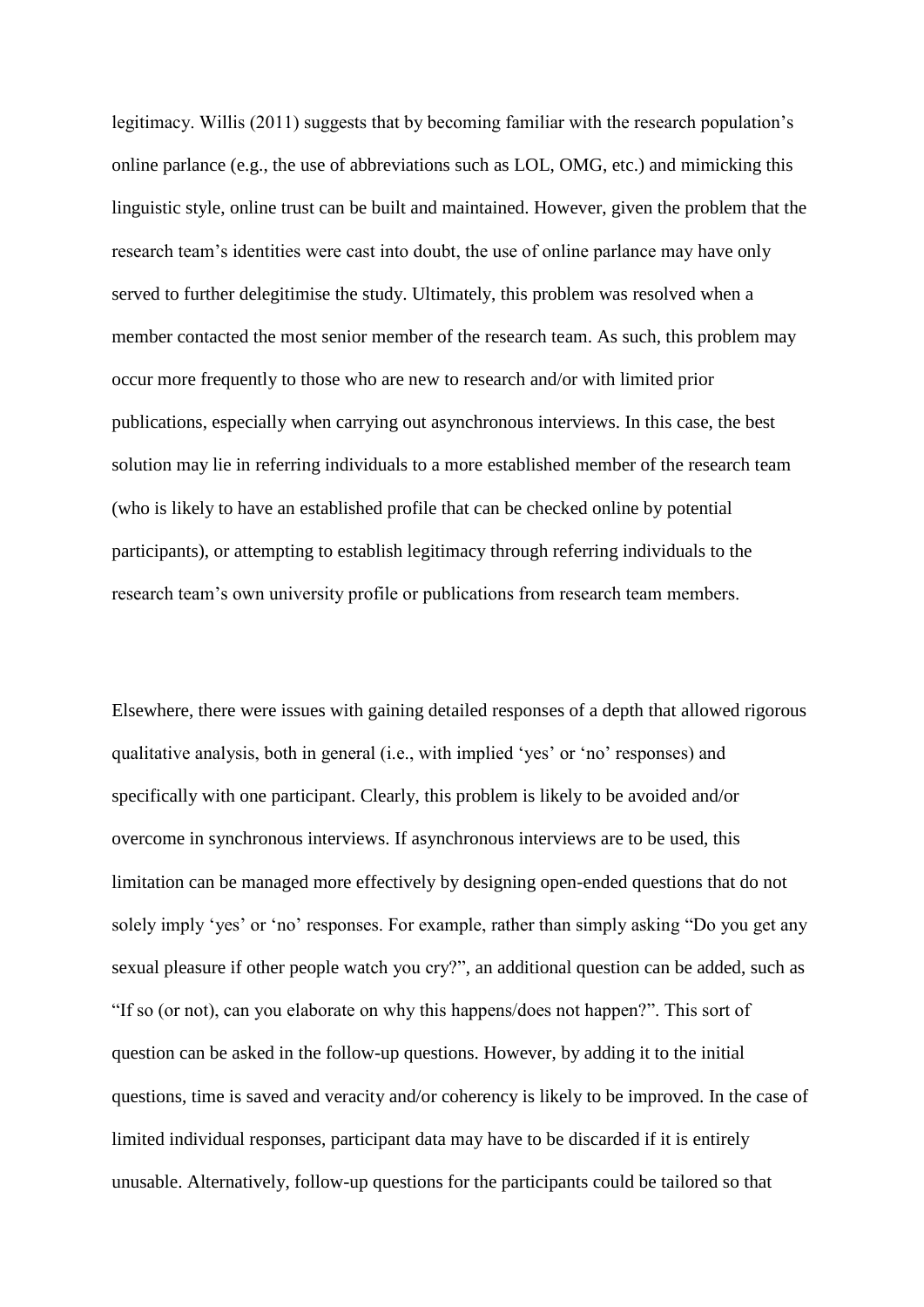fewer questions are sent over a much longer time period (i.e., rather than ten questions in one e-mail, five e-mails could be sent each including two questions). This may appear less daunting and encourage participants to focus more attention on each individual question.

Finally, the research outlined in this case study was limited by participant issues that occasionally concerned ethics, technology and question ambiguity. Within asynchronous interviews, these issues can be difficult to avoid, as all participants are different and there is always a chance that one of them may have experienced distress in the past, may not understand how to use e-mail technology and/or may not understand the exact intent of a question. The best way to avoid such limitations is by giving clear instructions with the initial questions about how to respond to questions, how to submit responses through e-mail and what to do in the case that ethical issues are raised (e.g., leave details of a support group such as Samaritans). Similarly, by checking e-mails at least once a day, the researcher can ensure that any questions regarding the aforementioned issues are addressed as soon as possible and do not impact the study's participants too greatly.

# **Conclusions**

This case study has highlighted that online asynchronous interviews represent a useful and advantageous research tool in the study of sexual paraphilias, by discussing their use in a specific research project carried out by the present authors on dacryphilia. However, it was also shown that asynchronous interviews can display a number of disadvantages when compared to other online methods (i.e., synchronous interviews). The primary decision for researchers studying paraphilias is whether their choice of online interview is suitable and realistic for their research population and proposed research design. In the study here, the advantages of asynchronous interviews far outweighed the disadvantages, when considering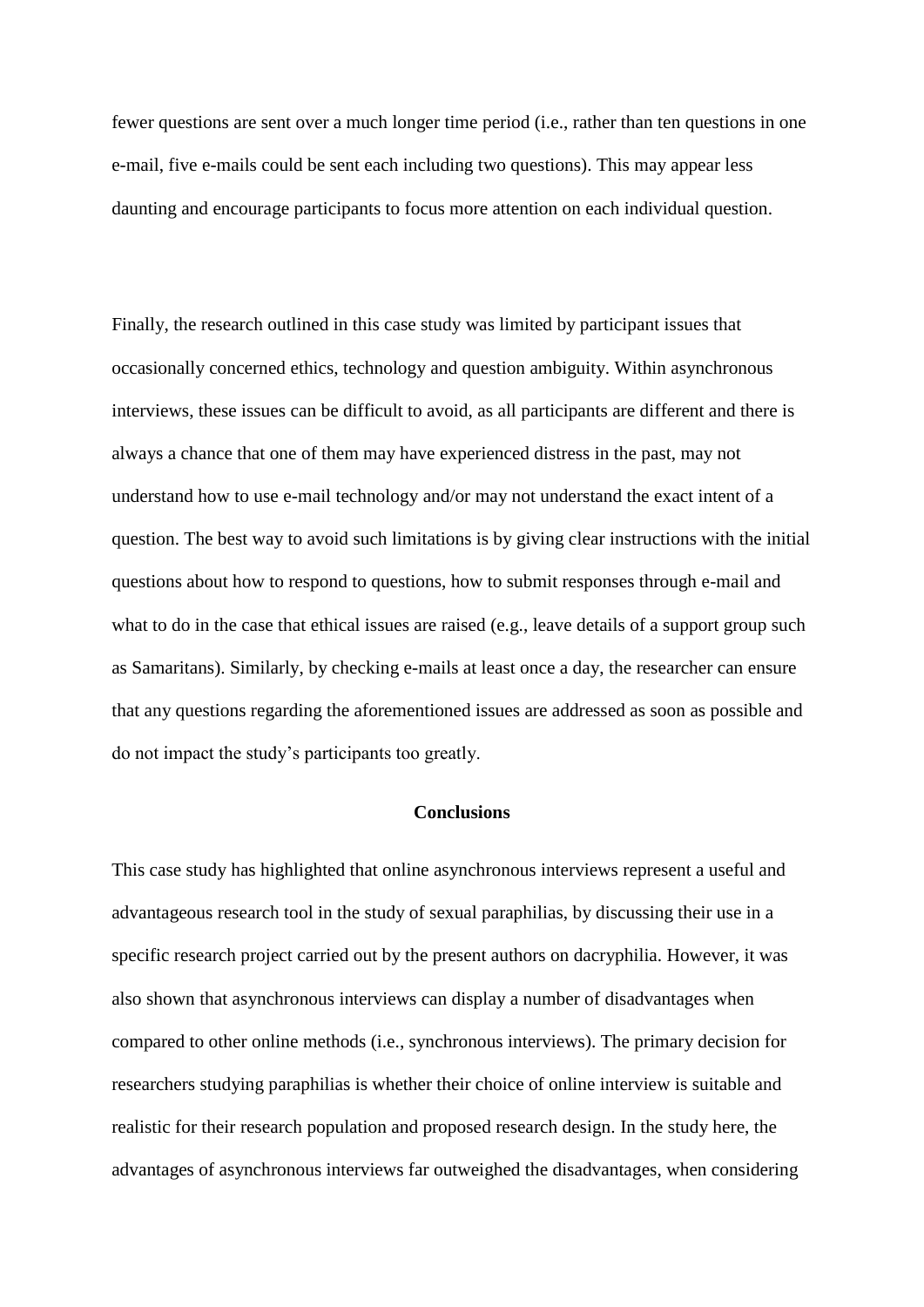the location and demographics of the research participants, the proposed analytic technique and the study timeframe. This led to successful research outcomes that arguably would not have been achieved through alternative data collection methods. As such, future studies of paraphilic behaviour should seriously consider the benefits of asynchronous interviews in helping achieve their research aims and outcomes.

### **Discussion questions suitable for classroom use**

- What advantages do online asynchronous interviews have over other forms of interview (both online and offline)?
- What advantages do online asynchronous interviews have over other forms of online data collection?
- This case touched only briefly on ethical issues. What kinds of ethical issues do you think are involved in the use of online asynchronous interviews? How can they be addressed?
- The study sample was recruited by posting recruitment adverts on online paraphilia forums. What might be the advantages and disadvantages to sampling in this way?
- How might online asynchronous interviews be used to collect data on other types of human behaviour? What would be the advantages and disadvantages of using such methods on behaviours other than paraphilias?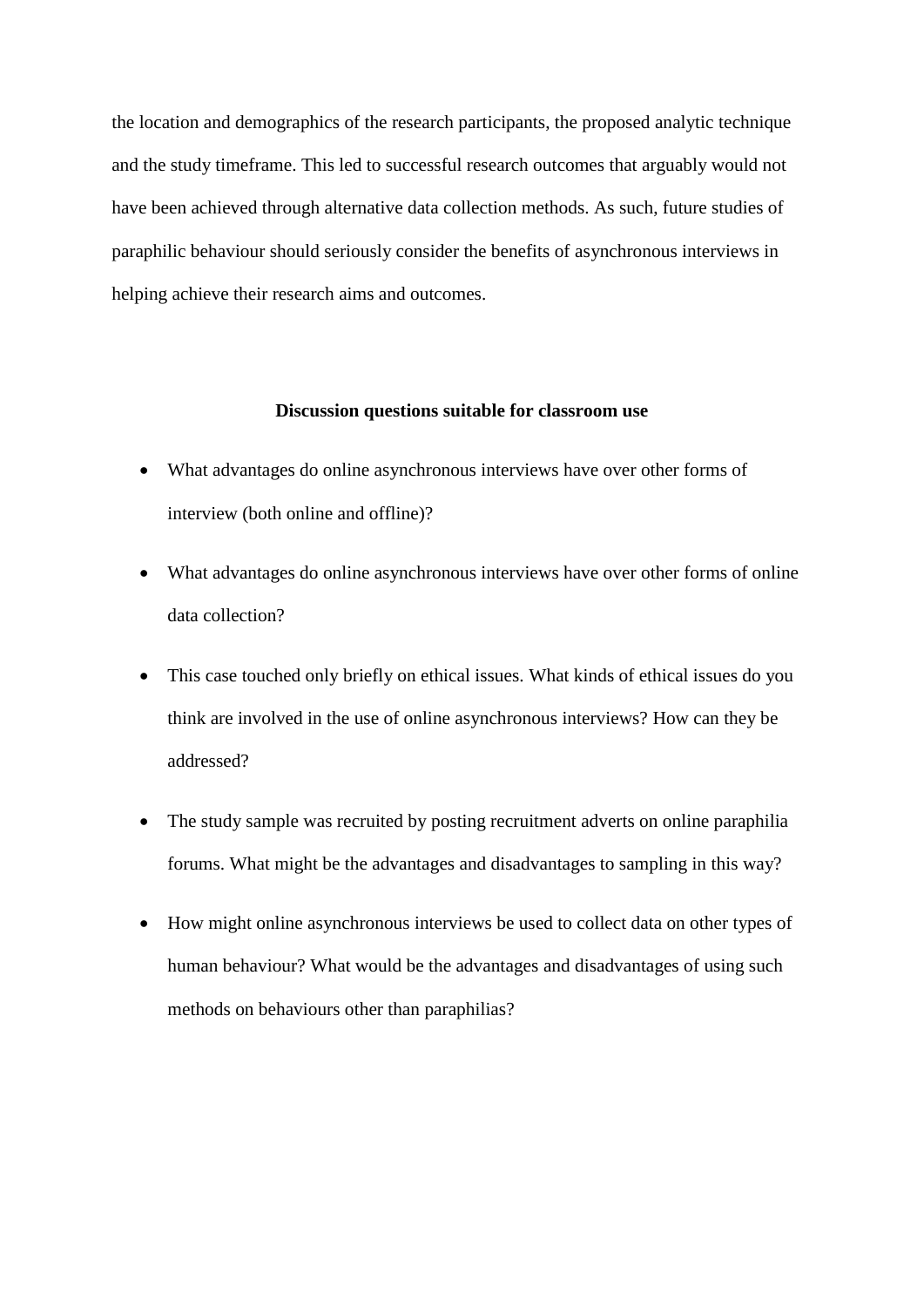#### **List of further readings**

Earls, C. M. & Lalumière, M. L. (2009). A Case Study of Preferential Bestiality. *Archives of Sexual Behavior*, *38*(4), pp. 605-609. DOI: 10.1007/s10508-007-9285-x

Griffiths, M. D. (2012). The use of online methodologies in studying paraphilias – A review. *Journal of Behavioral Addictions*, *1*(4), pp. 143-150. DOI: 10.1556/JBA.1.2012.4.1

Meho, L. I., (2005). E-Mail Interviewing in Qualitative Research: A Methodological Discussion. *Journal of the American Society for Information Science and Technology*, *57*(10), pp. 1284-1295. DOI: 10.1002/asi.20416

Terry, L. L. & Vasey, P. L. (2011). Feederism in a Woman. *Archives of Sexual Behavior*, *40*(3), pp. 639-645. DOI: 10.1007/s105108-009-9580-9

#### **References**

Aggrawal, A. (2009). *Forensic and Medico-legal Aspects of Sexual Crimes and Unususal Sexual Practices*. Boca Raton: CRC Press.

Ahlers, C. J., Schaefer, G. A., Mundt, I. A., Roll, S., Englert, H., Willich, S. N. and Beier, K. M. (2011). How Unusual are the Contents of Paraphilias? Paraphilia-Associated Sexual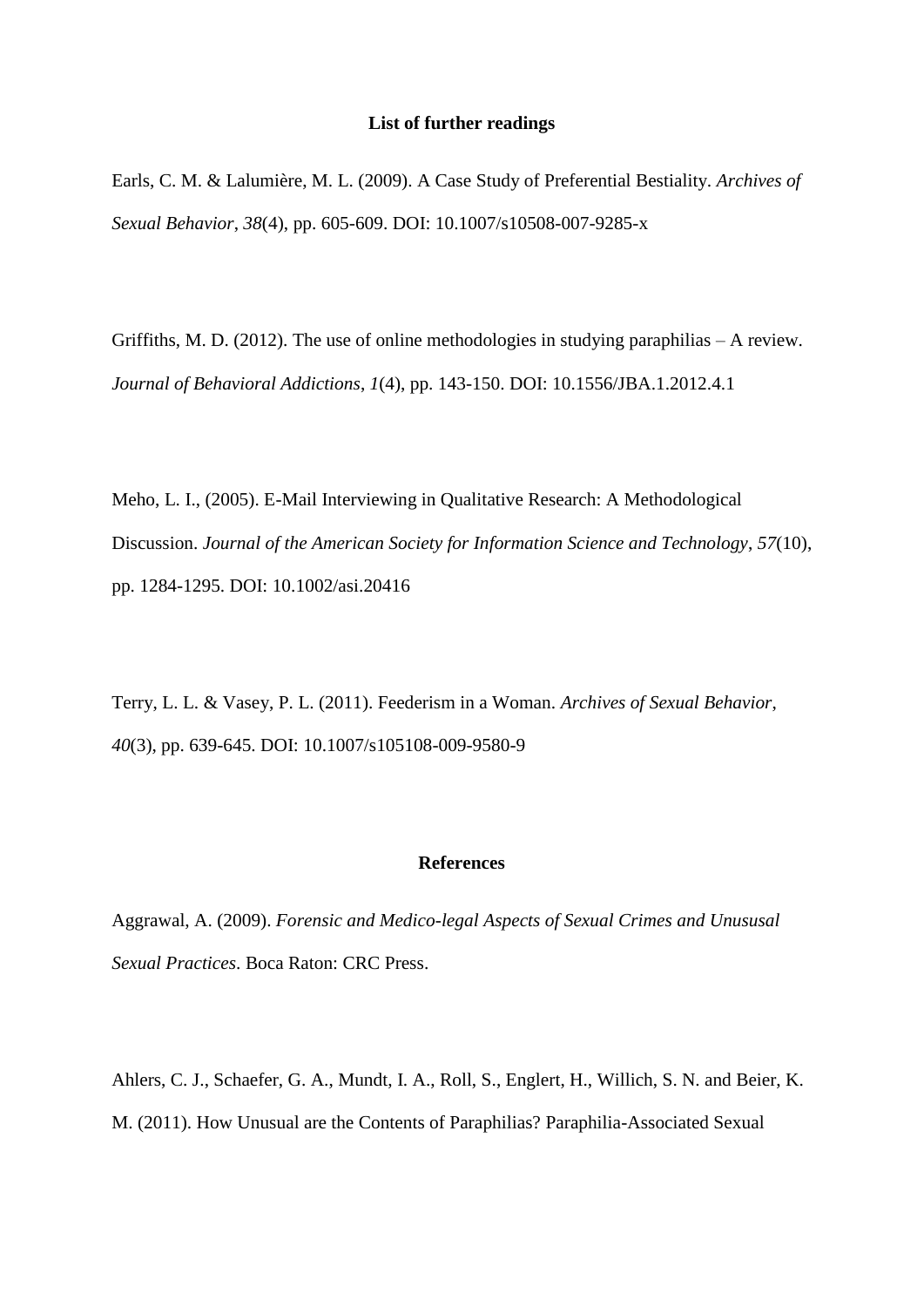Arousal Patterns in a Community-Based Sample of Men. *Journal of Sexual Medicine*, *8*(5), pp. 1362–1370. DOI: 10.1111/j.1743-6109.2009.01597.x

Granello, D. H. & Wheaton, J. E. (2004). Online Data Collection: Strategies for Research. *Journal of Counseling and Development*, *82*(4), pp. 387-393. DOI: 10.1002/j.1556- 6678.2004.tb00325.x

Griffiths, M. D. (2012a). The use of online methodologies in studying paraphilias – A review. *Journal of Behavioral Addictions*, *1*(4), pp. 143-150. DOI: 10.1556/JBA.1.2012.4.1

Griffiths, M. D. 2012b. *A crying shame: A brief overview of dacryphilia*. Retrieved 28/07/2013 from: [http://drmarkgriffiths.wordpress.com/2012/07/27/a-crying-shame-a-brief](http://drmarkgriffiths.wordpress.com/2012/07/27/a-crying-shame-a-brief-overview-of-dacryphilia/)[overview-of-dacryphilia/](http://drmarkgriffiths.wordpress.com/2012/07/27/a-crying-shame-a-brief-overview-of-dacryphilia/) (last accessed: 01/08/2013).

James, N., & Busher, H. (2006). Credibility, authenticity and voice: dilemmas in online interviewing. *Qualitative Research*, *6*(3), pp. 403-420. DOI: 10.1177/1468794106065010

Jowett, A., Peel, E. & Shaw, R. (2011). Online interviewing in psychology: Reflections on the process. *Qualitative Research in Psychology*, *8*, pp. 354-369. DOI: 10.1080/14780887.2010.500352